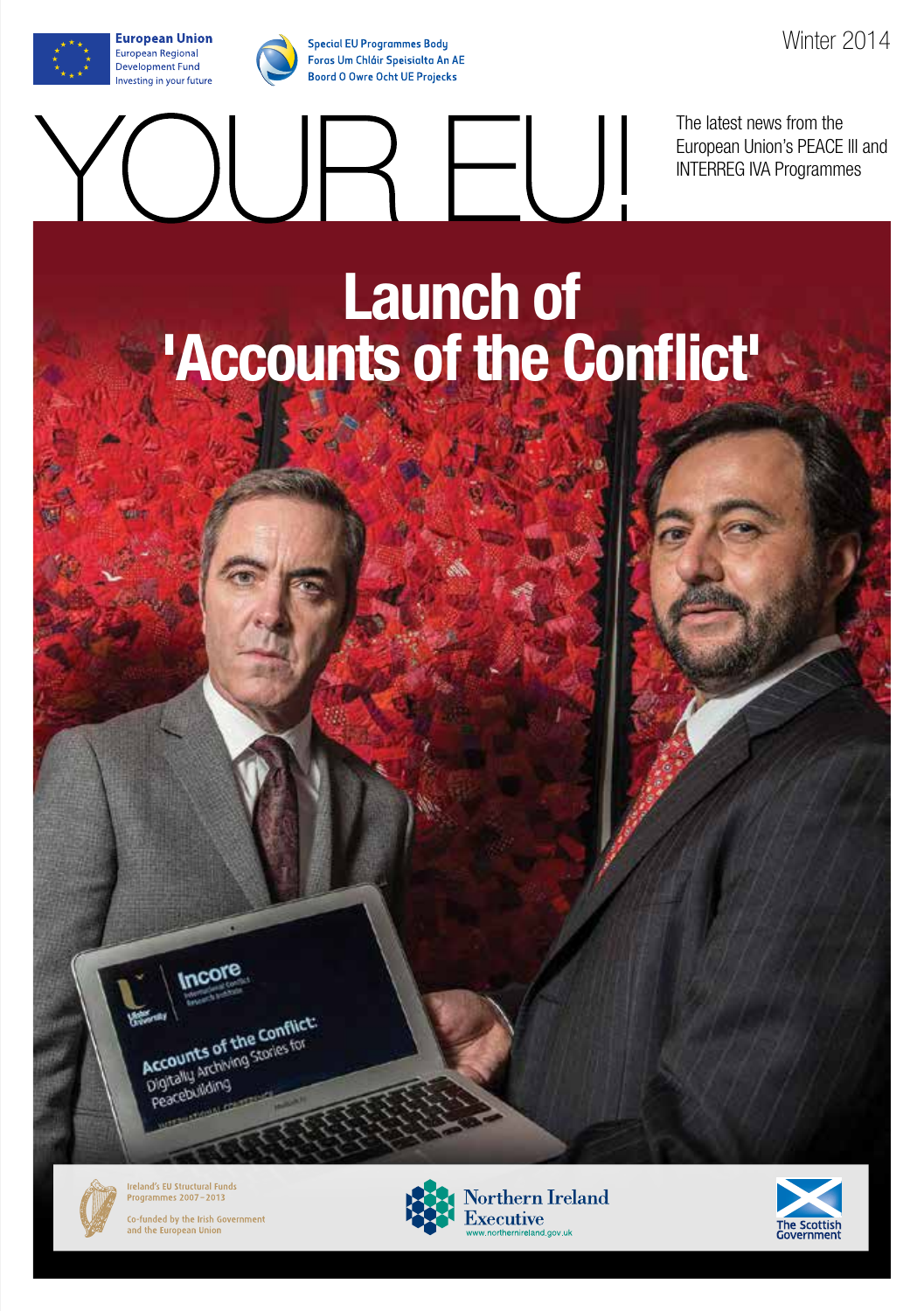# **Contents**

| <b>Project News</b>           |                                                                                   |
|-------------------------------|-----------------------------------------------------------------------------------|
| Page 3                        | Foreword                                                                          |
| Page 4                        | Minister hails 'River Links Project' Legacy                                       |
| Page 5                        | 'Voices from the Valley Park' sod turning                                         |
| Page 6                        | <b>Ulster University Chancellor launches 'Accounts</b><br>of the Conflict'        |
| Page 7                        | Ministers celebrate delivery of 'Harnessing                                       |
|                               | Natural Resources'                                                                |
| Page 8                        | NW Science Park commended by European body                                        |
| Page 8                        | 'Intercultural Diaries' wins Community Safety<br><b>Youth Award</b>               |
| Page 9                        | 'Belfast meets Berlin' during conflict<br>transformation conference               |
| <b>Real Life Interview</b>    |                                                                                   |
| Page 10-11                    | 'Teaching Divided Histories'                                                      |
| <b>News &amp; Info</b>        |                                                                                   |
| Page 12                       | 'Crows on the Wire' app launched                                                  |
| Page 13                       | Building work commences on 'City Centre<br>Garden of Reflection'                  |
| Page 14                       | Pre-application workshops for New Programmes                                      |
| Page 15                       | 'RIVER Project' Revitalises River Towns                                           |
| Page 16                       | Border region creative industries receive a boost<br>with 'Harnessing Creativity' |
| Page 17                       | 'Inch and Foyle Wildfowl Project' Official Launch                                 |
| Page 18                       | 'Medi@atic' boosts digital media sector                                           |
| Page 19                       | Interregional and Transnational Programmes                                        |
| Page 20                       | Programme Summaries and SEUPB contacts                                            |
|                               |                                                                                   |
|                               |                                                                                   |
|                               |                                                                                   |
|                               |                                                                                   |
|                               |                                                                                   |
|                               |                                                                                   |
|                               |                                                                                   |
|                               |                                                                                   |
|                               |                                                                                   |
| YourEU!<br><b>WINTER 2014</b> |                                                                                   |

#### **Real Life Interview**

| Page 10-11 | 'Teaching Divided Histories' |
|------------|------------------------------|
|------------|------------------------------|

### **News & Info**

| Page 12 | 'Crows on the Wire' app launched                  |
|---------|---------------------------------------------------|
| Page 13 | Building work commences on 'City Centre           |
|         | <b>Garden of Reflection'</b>                      |
| Page 14 | Pre-application workshops for New Programmes      |
| Page 15 | 'RIVER Project' Revitalises River Towns           |
| Page 16 | Border region creative industries receive a boost |
|         | with 'Harnessing Creativity'                      |
| Page 17 | 'Inch and Foyle Wildfowl Project' Official Launch |
| Page 18 | 'Medi@atic' boosts digital media sector           |
| Page 19 | <b>Interregional and Transnational Programmes</b> |
| Page 20 | Programme Summaries and SEUPB contacts            |
|         |                                                   |

The Special EU Programmes Body is a North/South Implementation Body sponsored by the Department of Finance and Personnel in Northern Ireland and the Department of Public Expenditure and Reform in Ireland. The Body was established on 2 December 1999, under the Agreement between the Government of the United Kingdom of Great Britain and Northern Ireland and the Government of Ireland (8 March 1999), which created the implementing bodies.

The Special EU Programmes Body's principal function is to provide the Managing Authority and Joint Technical Secretariat functions for the PEACE III and INTERREG IVA Territorial Co-operation Programmes (2007–2013). It also has a signposting and supporting role for projects wanting to engage with the INTERREG IVB Transnational and INTERREG IVC Inter-regional Programmes.

Your EU! ISSN:1750-6700 Published by the Special EU Programmes Body [www.seupb.eu](http://www.seupb.eu) To submit ideas, material and photographs for the next issue, please e-mail [communications@seupb.eu](mailto:communications%40seupb.eu?subject=communications%40seupb.eu)  For additional copies of Your EU! or to be added to the database to receive an electronic copy contact us by e-mail at [communications@seupb.eu](mailto:communications%40seupb.eu?subject=communications%40seupb.eu)

Editorial and Production Management: John McCandless Copy Writing: Sarah Hughes

Design: [www.l-s-d.com](http://www.l-s-d.com) This magazine is printed by Print Libary.

If you require this document in an alternative format, please contact SEUPB.

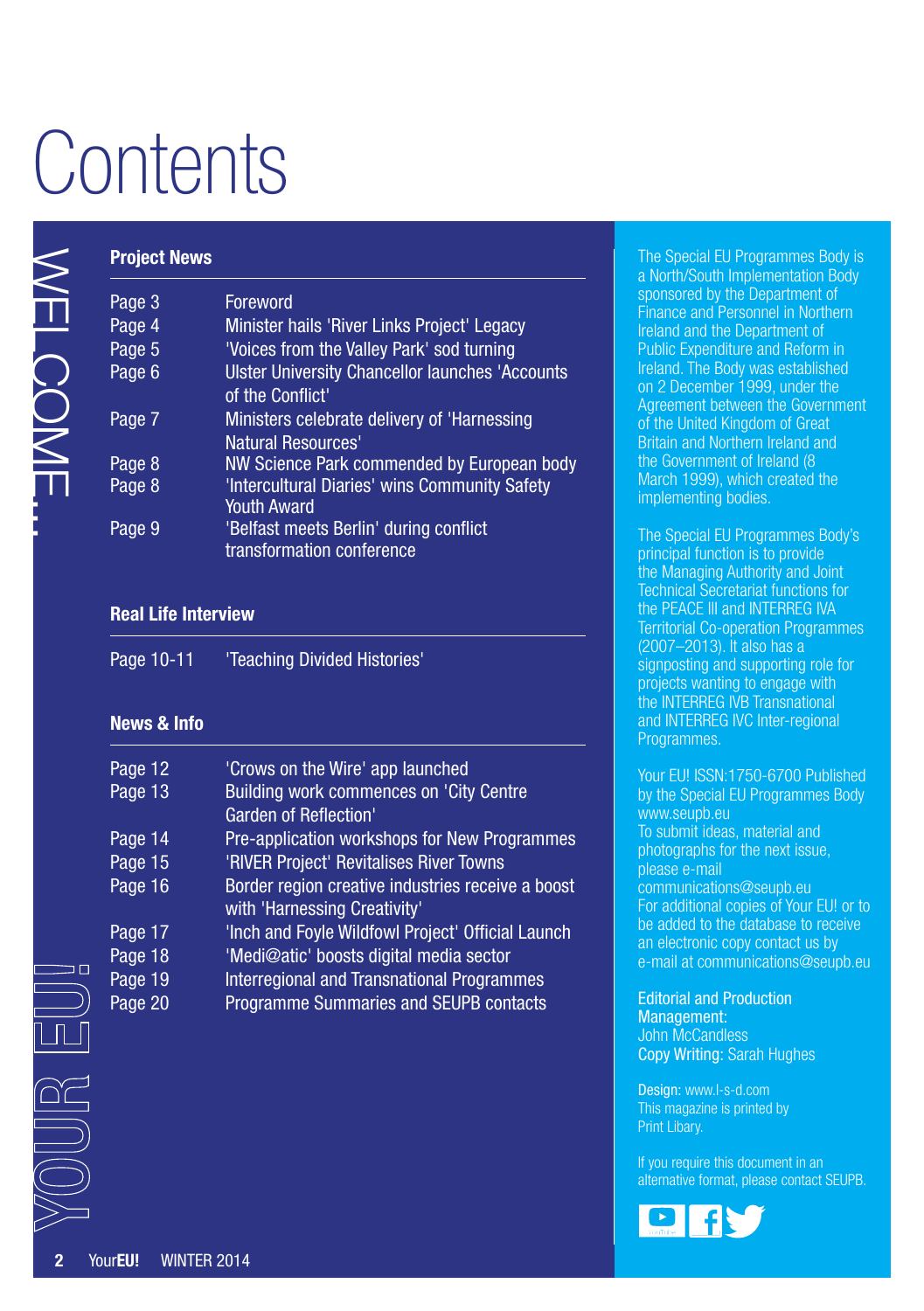# Foreword

Welcome to the winter edition of Your EU!, which features the latest news from a wide range of projects which are funded under the PEACE III and INTERREG IVA Programmes.

We begin with a trio of good news stories from Derry~Londonderry.

The new North West Regional Science Park, based at Fort George in Derry and the Letterkenny Institute of Technology (LYIT), has been recognised for its commitment to cross-border relations by a prominent European body.

Also in the city, building work has commenced on the 'Garden of Reflection', located in the Pump Street Courtyard. The garden will be a major resource for community relations and cross-border relationship building and has benefitted from £2.1 million of funding through the European Union's PEACE III Programme.

Our 'Real Life' feature takes a look at the Nerve Centre's innovative 'Teaching Divided Histories' project which has had tremendous success in introducing new, curriculumlinked, digital approaches to the study of conflict into schools in Northern Ireland, the Border Region of Ireland and internationally.

The digital theme continues with the 'Accounts of the Conflict' archive, an EU PEACE III-funded permanent digital archiving project which was launched by Ulster University Chancellor Dr James Nesbitt recently.

The archive has been developed by the International Conflict Research Institute at the university and aims to preserve personal accounts of the conflict in Northern Ireland for future generations.

In the border region, fourteen creative entrepreneurs will be introduced to the marketplace in 2015 thanks to 'Harnessing Creativity', a unique INTERREG-funded three year programme which is one of the largest creative enterprises ever undertaken in the North West. To date a total of 440 participants from counties Leitrim, Tyrone, Fermanagh and the wider region have availed of masterclasses in new and emerging digital technologies, mentoring and business development training as part of the project.

In advance of the launch of the new PEACE and INTERREG Programmes 2014-2020 later this year, the SEUPB will be hosting a series of pre-application development



workshops in late February/ March to provide generic information for those seeking assistance under the new programmes. All details and locations will be available from our website at [www.seupb.eu](http://www.seupb.eu) 

Pat Colgan Chief Executive Special EU Programmes Body



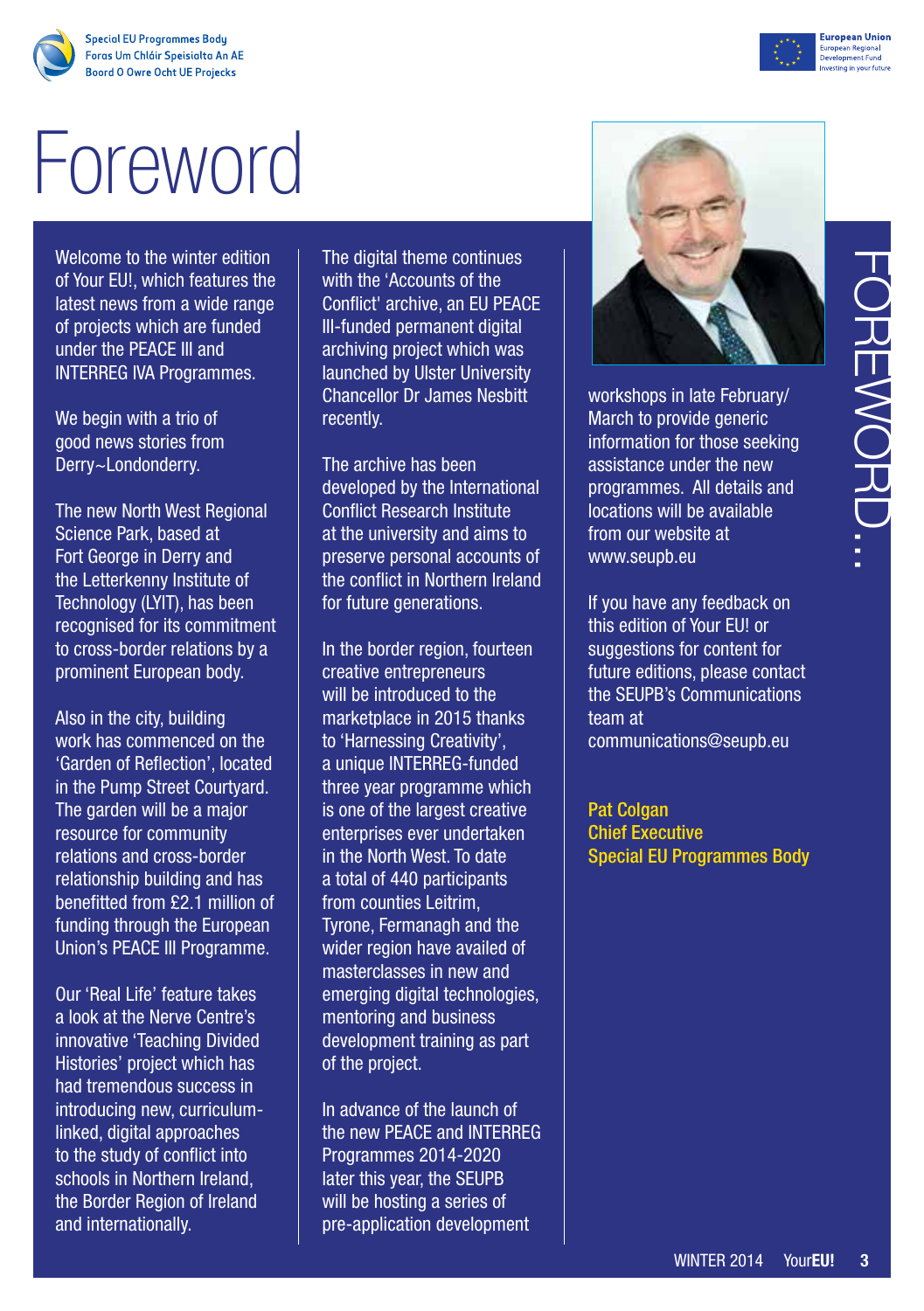## Minister hails 'River Links Project' legacy

*Rural Development Minister Michelle O'Neill has hailed the EU INTERREG IVA funded 'River Links Project' for promoting all-island cooperation and supporting the needs of rural communities.*

Minister O'Neill was addressing the 'Opportunities in Rural Areas' conference in Co. Donegal, which showcased the benefits of the 'River Links Project' prior to its formal closure and also featured case studies on successful business and rural initiatives from across the island of Ireland.

Minister O'Neill said: *"As the 'River Links Project' formally comes to a close the legacy it leaves will be one of a stronger infrastructure which benefits local people, visitors and the wider economy for many years to come."*

She continued: *"A rural setting can be a major advantage to developing and diversifying the economy on the island of Ireland. The availability of a skilled workforce, third level educational institutes and modern business premises, all set against a backdrop of an unspoilt environment, lends itself to achieving a quality work-life balance."*

Pictured at the official opening of the Doneyloop footpath are elected representatives, management and staff from Donegal County Council and Strabane District Council along with members of the community and staff from the 'River Links Project'.



Delegates at the Donegal conference saw video presentations on the outputs developed by the 'River Links Project' over the three year period since 2011. These included interviews with community representatives and local councillors focusing on the Doneyloop Footpath, Clady Bridge & Village, Stranorlar Community Enterprise Centre (The BASE), Foyle Wetlands and the Foyle & Finn Rural Network.

Speaking at the event, Pat Colgan, Chief Executive of the SEUPB, said: *"By supporting the practical development of local towns and villages the 'River Links Project' has helped to ensure that they will remain prosperous and sustainable for many years to come.*

*"This is one of the core objectives of the EU's INTERREG IVA Programme as it was designed to support strategic cross-border cooperation to improve the quality of life for people living on both sides of the border"*, he added.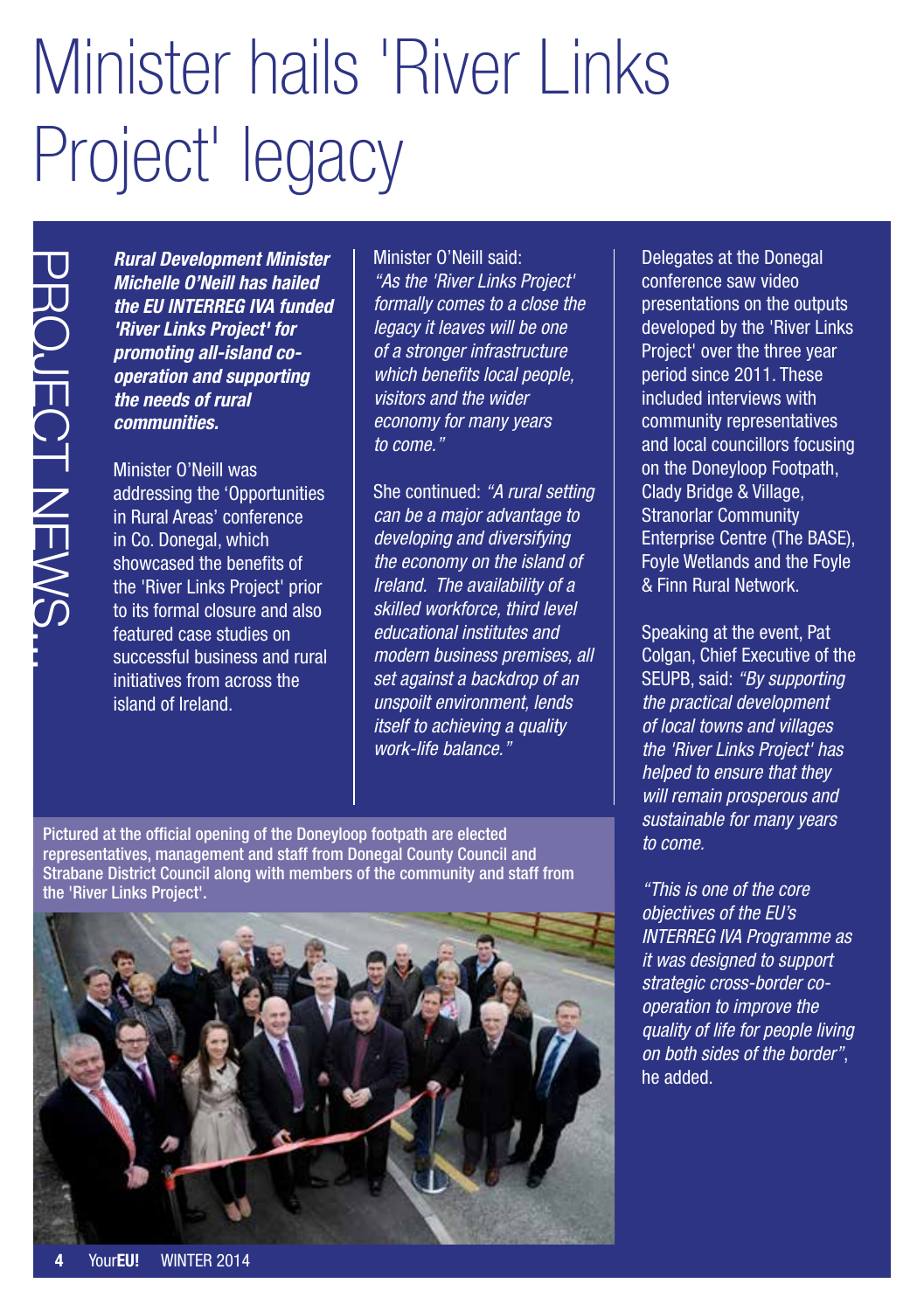

## 'Voices from the Valley Park' sod turning

*The delivery of a £3.58 million EU PEACE III funded shared space project for the Valley Park in Newtownabbey took a significant step forward recently as a sod turning ceremony was held to mark the start of construction of the project.* 

The 'Voices from the Valley Park' project will transform 2.2 acres of under-used space into a state-of-the-art 3G sports pitch, a picturesque linear park and an adventure play area. Commenting on the project, Pat Colgan Chief Executive with the SEUPB, said:

*"This shared space project has been designed to encourage people from all backgrounds to come together and learn from each other through an interest in sport, recreation and arts-based activities. Upon completion it is hoped that the project will encourage many positive relationships to be forged."*

It is also hoped that the project will provide tangible health and wellbeing benefits for those accessing the new facilities, particularly those from a disadvantaged background.

The Valley Leisure Centre currently has a range of small



Pictured at the sod turning ceremony for the 'Voices from the Valley Park' project are (L-R): Social Development Minister, Mervyn Storey, MLA; Pat Colgan, Chief Executive with the SEUPB and Jacqui Dixon, Chief Executive of Newtownabbey Borough Council.

five-a-side 3G soccer pitches. The proposed new 3G pitch will be full size and capable of facilitating soccer, Gaelic games and rugby and will become a focal point for a diverse range of communitybased activities.

Match funding for the project has been provided by the Department for Social Development in Northern Ireland and the Department of the Environment, Community and Local Government in Ireland.

Speaking at the sod turning ceremony, Social Development Minister, Mervyn Storey, MLA, said: *"The 'Voices from the Valley Park' project will truly transform this greenfield site* 

*into a shared space that will create a sense of ownership for all communities, a place that everyone values and benefits from."*

Welcoming the project, the Minister for the Environment, Community and Local Government, Alan Kelly TD, said: *"This project will build upon existing cross-community work with young people, through the provision of a safe, shared meeting place that can be easily accessed, without passing through territorial boundaries.* 

*"In doing so, it will act as a catalyst for meaningful peace and reconciliation that will break down social and economic barriers within the greater North Belfast area,"* he continued.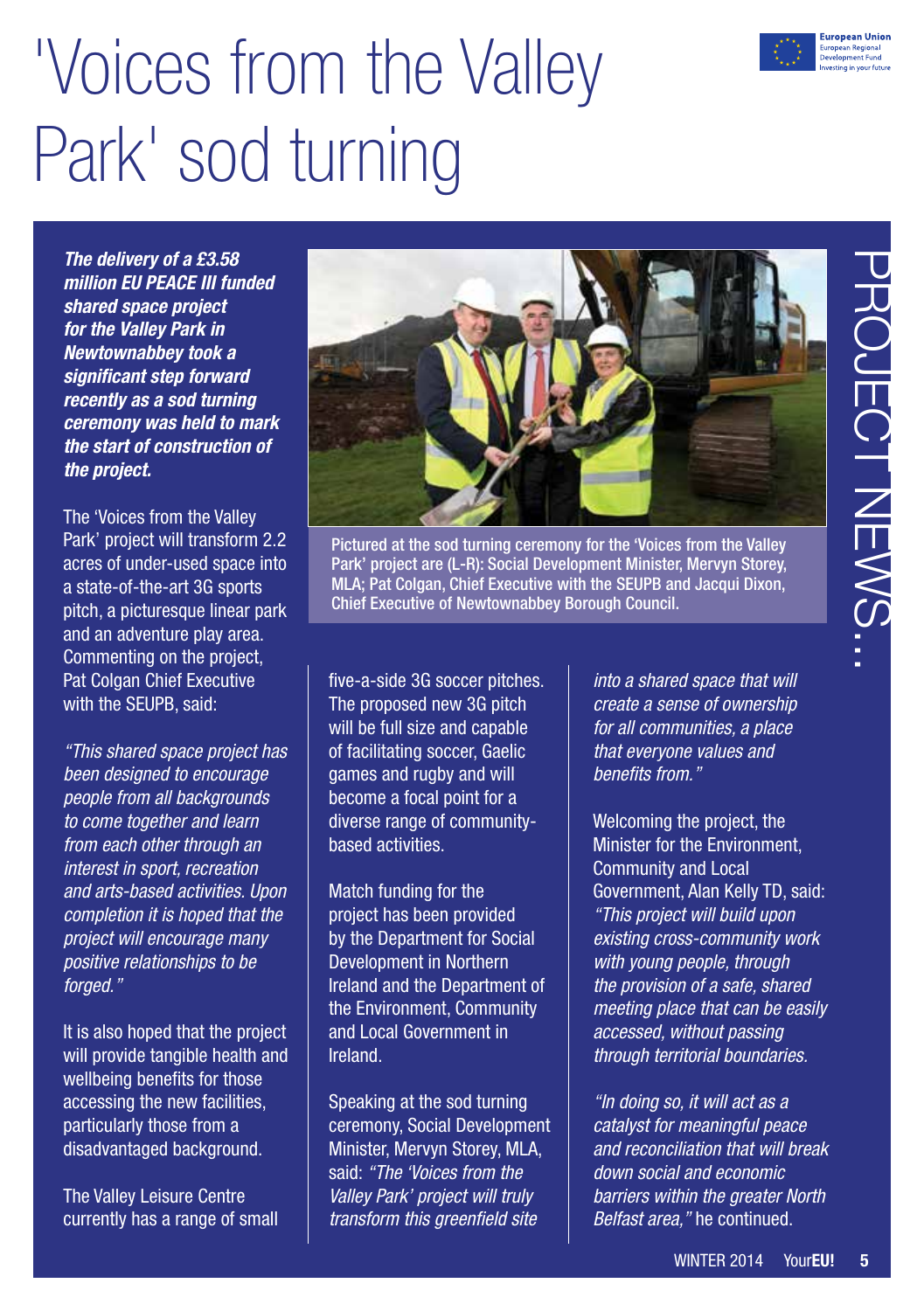### Ulster University Chancellor Launches 'Accounts of the Conflict'

*Ulster University Chancellor Dr James Nesbitt recently launched a permanent digital archiving project that will preserve personal accounts of the conflict in Northern Ireland for future generations.*

The 'Accounts of the Conflict Archive' has been developed by INCORE, the International Conflict Research Institute at Ulster University and is funded by the European Union's PEACE III Programme.

The archive provides a publicly accessible digital cross-section of audio, audiovisual and text formatted stories and testimonies of the Northern Ireland conflict. The accounts have been sourced from previous and current story gathering projects.

The new resource was unveiled by the Chancellor as part of a special two-day international conference organised by INCORE where global academics and practitioners gathered to explore the role of digitally archiving stories for peace-building.

Speaking at the launch, the Chancellor heralded the project as one of the many approaches to dealing with the legacy of the past:

Pictured at the launch of the Accounts of the Conflict Archive are (left to right): Pat Colgan, Chief Executive, SEUPB; Professor Brandon Hamber, Director of the International Conflict Research Institute at Ulster University and Dr James Nesbitt, Ulster University Chancellor.



*"Since the early years of the peace process many have engaged in and encouraged the sharing of their own personal experiences of the conflict in Northern Ireland. Ulster University has played an integral global role in peacebuilding and this archive is yet another significant achievement.*

*"For the first time, we now have a resource where such personal recollections are being preserved permanently in digital format so that future generations may better understand the complexity of the conflict here and continue on the path to a full and lasting peace,"* he added.

Speaking at the event, Pat Colgan Chief Executive of the SEUPB, said:

*"This project, which we showcased at our annual PEACE Conference in 2014, reflects many of the core objectives of the EU's PEACE III Programme. It will give a voice to many of those affected by the conflict and create a secure archive which can be accessed by anyone interested in peace-building."*

The INCORE Accounts of the Conflict Archive is available at [www.ulster.ac.uk/accounts](http://www.ulster.ac.uk/accounts)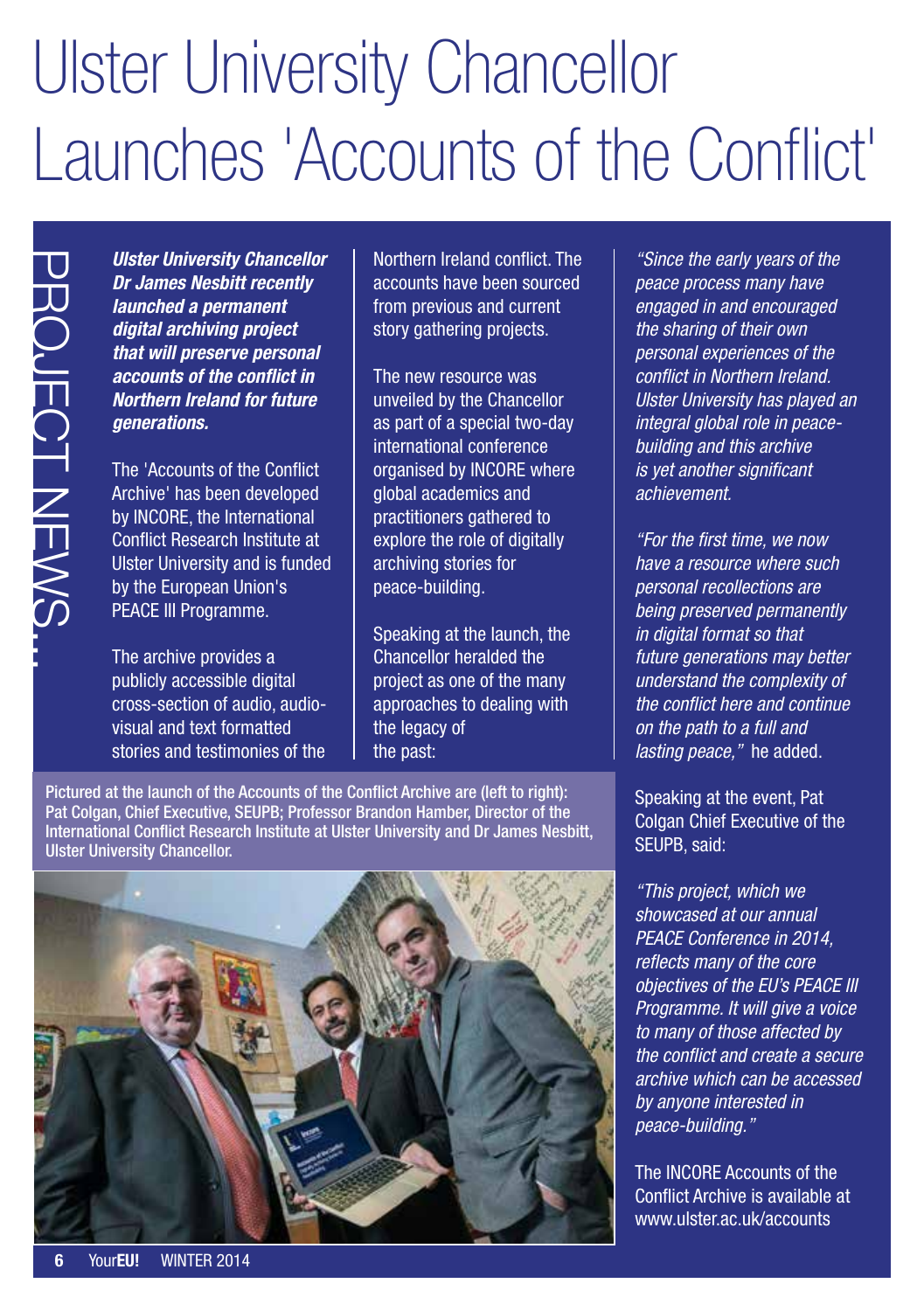### European Unior Ministers celebrate delivery uropean Regional<br>evelopment Fund of 'Harnessing Natural Resources'

*The successful delivery of an innovative €3m cross-border rural tourism and enterprise initiative was celebrated recently with a special event in Co. Cavan.* 

Supported under the EU's INTERREG IVA Programme, 'Harnessing Natural Resources' comprises 26 rural tourism and enterprise initiatives spanning the three counties of Cavan, Fermanagh and Leitrim.

Among the projects funded were three flagship initiatives: the development of a Rural Development Centre in Dowra, Co. Cavan; the upgrading of the Marble Arch Caves Visitor Centre in Co. Fermanagh and the redevelopment of the Sliabh an Iarainn Visitor Centre at Drumshanbo in Co. Leitrim.

Commenting on the project, Alan Kelly TD, Minister for the Environment, Community and Local Government said:

*"I welcome any initiative that will improve the quality of life in rural areas and facilitate the diversification of the rural economy whilst also building strong relationships across the border region. This project directly addresses some of the challenges faced by rural communities, including the need to increase economic activity,* 



Pictured at the closing event for 'Harnessing Natural Resources' are various project stakeholders including (front row, third from right), Cllr Shane P. O'Reilly, Chair, Cavan County Council and (back row, fifth from right), Pat Colgan, Chief Executive, SEUPB.

*stimulate job creation and encourage rural tourism."*

The Northern Ireland Minister of Agriculture and Rural Development, Michelle O'Neill, welcomed the completion of the various projects and acknowledged the role of north-south co-operation in enhancing rural communities. The Minister said:

*"Rural communities across this island encounter the same common issues and difficulties in their everyday lives. The 'Harnessing Natural Resources' Project is a perfect example of how central and local* 

*government, along with statutory and community partners can work together to deliver strategic initiatives. It illustrates how the development and sustainability of our rural communities can prosper through north-south co-operation."*

Congratulating the project on its success, Pat Colgan, Chief Executive of the SEUPB, said: *"This project has achieved a lot in terms of promoting greater levels of rural tourism and enterprise development, on a cross-border basis. In doing so, it has supported sustainable local employment and helped to protect the future of many rural communities across Cavan, Fermanagh and Leitrim."*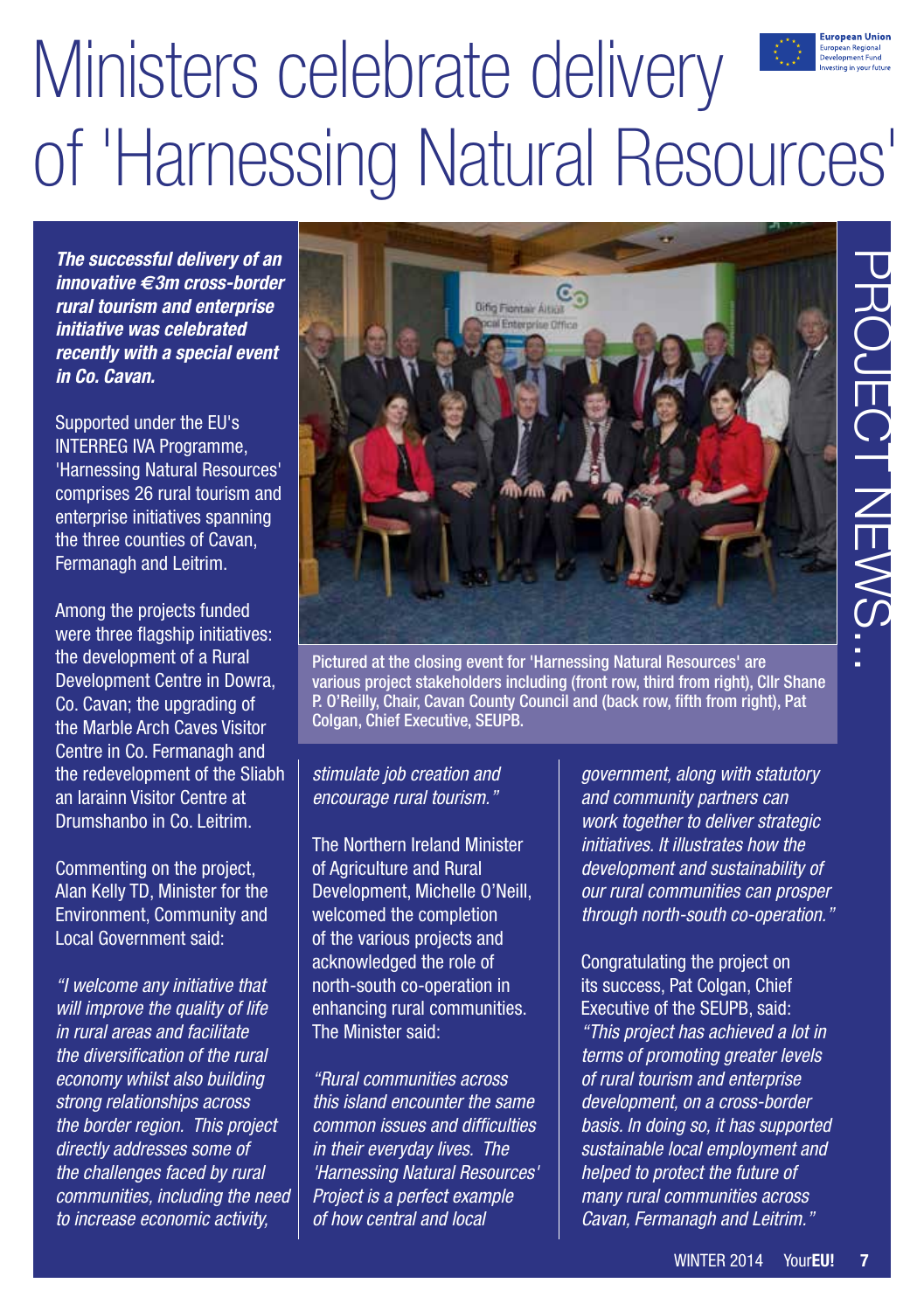### **NW Regional Science Park commended by European body**

The new North West Regional Science Park, based at Fort George in Derry~Londonderry and the Letterkenny Institute of Technology (LYIT), has been recognised for its commitment to cross-border relations by a prominent European body.

The project, which is supported by the European Union's INTERREG IVA Programme, managed by the SEUPB, was commended by the Association of European Border Regions for its "special achievements" in cross border co-operation.

The 'Sail of Papenburg' awards recognise outstanding programmes, strategies, projects and actions within the scope of European integration. Commenting on the award, Norman Aplsey, CEO of the North West Regional Science Park said:

*"This is a major accomplishment for a project which has only just been completed within the past year. We were up against some long-running and well-established programmes and so to receive this acknowledgement is testament to the vision and commitment of all involved in driving this project forward."*

Paul Hannigan from Letterkenny Institute of Technology said:

*"With European funding and the help and support of the North West Cross-Border Group and the SEUPB, we have a purpose built facility in which to nurture and accelerate the growth of promising early stage companies."*

*"The North West Regional Science Park project is already exceeding initial projected targets and no doubt this will increase further when the LYIT Co-Lab is finalised later this year",* he continued.

In further good news for the facility, anchor tenant 8over8, a leader in contract risk management software for the global oil and gas industries, has been sold to the Aveva Group in a deal worth £27m.

The North West Regional Science Park provides 70,000 square foot of flexible workspace, housing specialists in software, telecoms, digital media and health & bioscience, among many others.

For more information on the facility, please visit [www.nisp.co.uk/north-west/](http://www.nisp.co.uk/north-west/)

### **'Intercultural Diaries' wins Community Safety Youth Award**

An innovative project which has taken a group of Zimbabwean asylum seekers and West Belfast young people on a journey from fear to friendship has won the West Belfast Police



Pictured celebrating their award are participants from 'Intercultural Diaries'.

and Community Safety Youth Award in recognition of its achievements.

'Intercultural Diaries' brought together people from both sides of the Shankill/Falls interface with the aim of challenging perceptions, building relationships and fostering a sense of mutual understanding through the sharing of experiences.

Reflecting on one of the more poignant moments of the project and the response from the group, Claire Harris, Development Officer at Belfast Interface Project said:

*"Stanley shared his story of being attacked in a racially motivated hate crime. It was a shocking insight into the often harsh reality of being perceived as 'an outsider' in Northern Ireland, something the young people could no longer consider him to be. For Stanley, it was an emotional moment of acceptance from teenagers he had once feared would treat him the same way as his attackers. 'You are family to me,' he told them, and they reciprocated the sentiment."*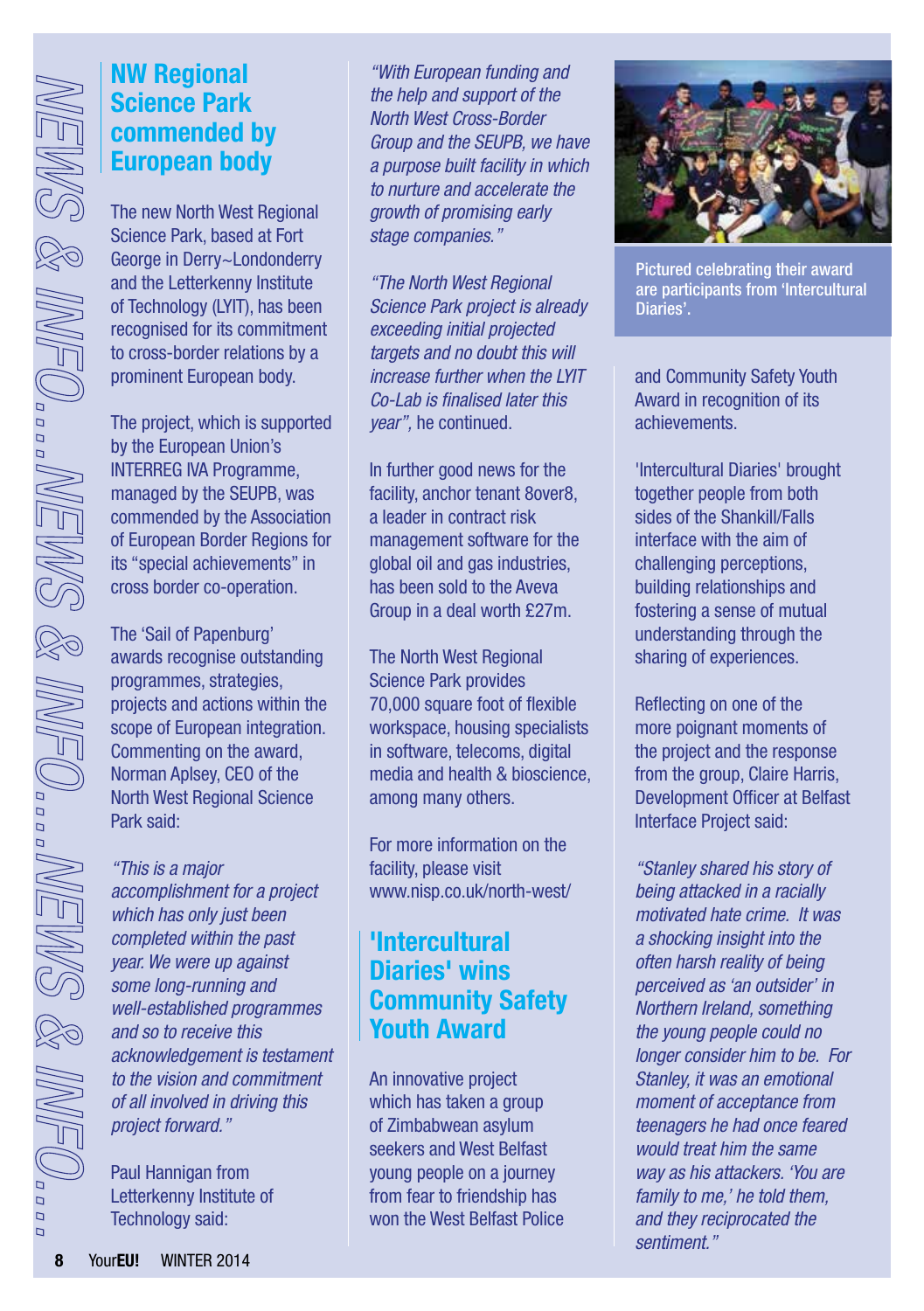Key moments from the project are being shared with a wider audience through an 'Intercultural Diaries' documentary film which was made to record the reactions and thoughts of the group as the project unfolded.

Responses from some of the project participants featured in the film include: *"A person's just a person, regardless of their background"* and *"They're just like me. I think they deserve to be here and to be safe over here."*

A true sign of how successful the 'Intercultural Diaries' project has been in meeting its objectives can be seen in the close connections and friendships which have formed and been maintained since filming. The group is currently planning 'Intercultural Diaries' Phase II.

'Intercultural Diaries' was developed through the Pobal/ PEACE III supported Youth Intervention Project by the Belfast Interface Project, Clonard Monastery Youth Centre, the Hammer Youth Club and Tell It In Colour.

To follow the group's journey, visit [www.interculturaldiaries.com](http://www.interculturaldiaries.com)  or Twitter @BelfastID.

### **'Belfast meets Berlin' during conflict transformation conference**

Conflict transformation and peace-building experiences in Belfast and Berlin were explored recently at a conference called 'Building Peace to Last' in Belfast.

Organised by 'Bridge of Hope', a PEACE III-funded programme from the Ashton Community Trust, the conference was the closing set piece of 'Exploring the Past Together for a Better Future', a project which sought to re-engage with marginalised loyalist and republican communities from right across Northern Ireland.

The 'Bridge of Hope' attracted participants from right across Northern Ireland and delivery of the project involved two initiatives - 'Who Am I?' and 'Making Sense of the Past in the Present' - as well as exploratory site visits to Berlin looking at the themes of peace-building and conflict transformation.

With the recent 25th anniversary of the fall of the Berlin Wall, the conference examined how both cities have moved beyond violent conflict and how they are now in the transition phase.

The event was addressed by a representative from OFMDFM and heard from Eilish Rooney, senior lecturer at Ulster University and associate of Transitional Justice Institute as well as keynote speaker Beatrix Austin from the Berghof Foundation in Berlin. Participants from both republicans and loyalist traditions also shared their experiences with delegates.

Irene Sherry (Head of Victims and Mental Health Services, Ashton Community Trust) said she hoped the conference showed the full extent of the capacity for different perspectives of the conflict to flourish in the same space:

*"We are very proud of the work 'Bridge of Hope' has been involved in over the last three years in bringing grassroots communities together, often in periods of great difficulty. This conference highlighted not only the importance of that work taking place but also the many positives that derive from it."* 

*"It was our firm determination from the outset that this project wouldn't just involve grassroots communities but more importantly would be led by them. The conference was a clear outworking of that process and another central component in maintaining positive engagement and hearing each other's voices and viewpoints"*, she continued.

For more information on 'Bridge of Hope' please visit [www.thebridgeofhope.org](http://www.thebridgeofhope.org) and Ashton Community Trust [www.ashtoncentre.com](http://www.ashtoncentre.com)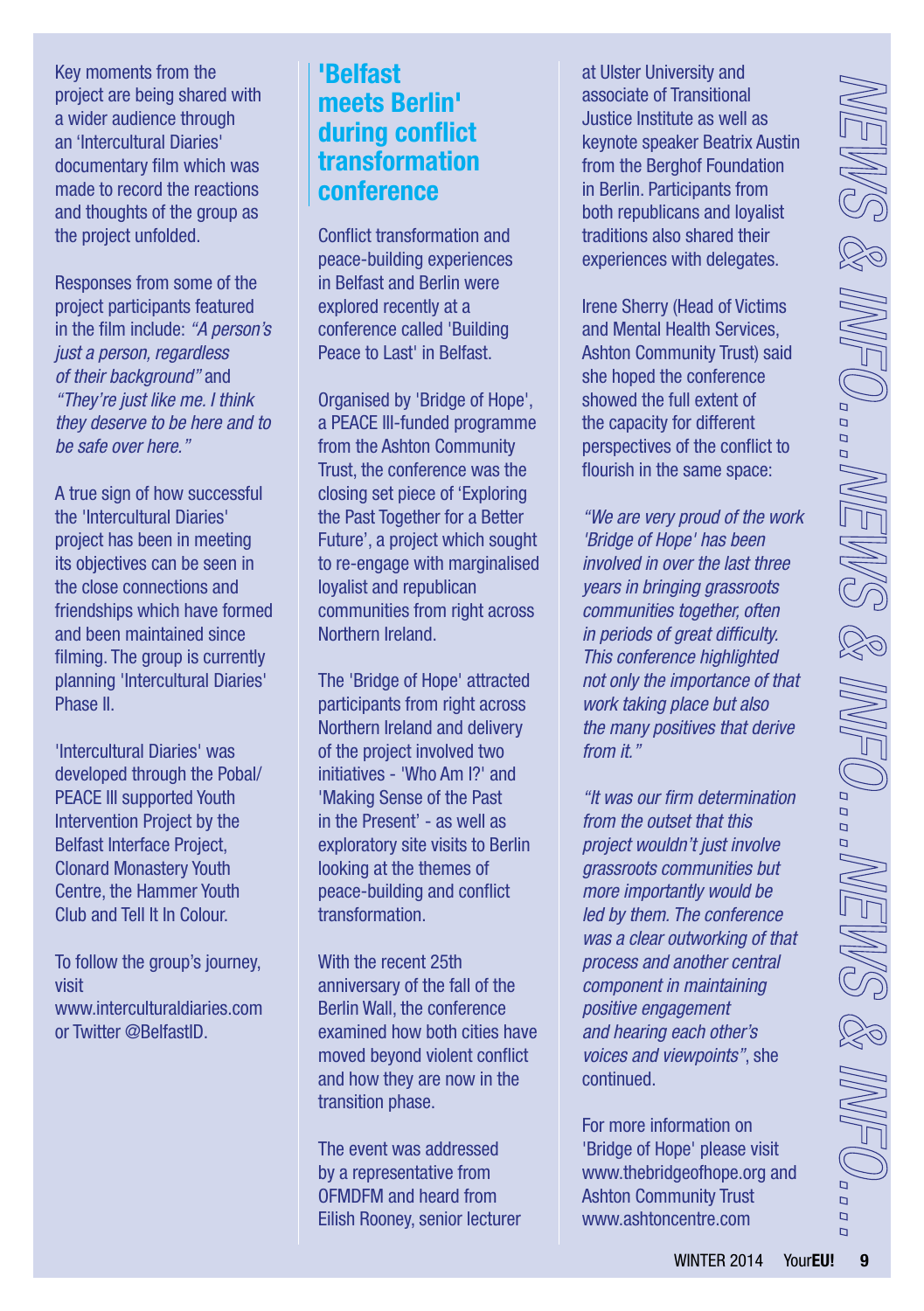### Real Life Interview: 'Teaching Divided Histories'

*"Our generation has not seen the violence and conflict of the past with our own eyes, but we have been shaped by its legacy." So says one of the young people featured in 'In Peace Apart', a video from the EU PEACE III-funded 'Teaching Divided Histories' project, which has been viewed over 50,000 times online.*

**10** Your**EU!** WINTER 2014 REAL LIFE INTERVIEW... In the film, a Catholic girl and a Protestant girl in Derry~Londonderry swap school uniforms in an effort to explore divisions in Northern Ireland society. In addition to attracting extensive coverage in the media and online, the film has also been entered for the prestigious Guestbook Youth Peace Prize in Boston, which *"promotes the power of storytelling as a means of healing divisions."*

Over its 20 years of teaching conflict issues in schools, the Nerve Centre recognised that there were a number of very real barriers to engagement for teachers, students and school management when approaching sensitive and contentious matters around recent history. The issue of context and the opinions and experiences of students, parents and teachers themselves were seen as



The stars of 'In Peace Apart', Yvonne Weir, left, and Courtney Cooke.

being key when approaching how issues around the conflict were taught.

John Peto, Director of Education at the Nerve Centre explains:

*"While there was a definite desire from educators on both sides of the border to 'make sense' of the conflict, the Nerve Centre team felt that teaching around the issue had been 'ghettoised' to the point where it took place solely within the Citizenship curriculum and that the learning value of the conflict had yet to be maximised on a crosscurricular basis."*

The Nerve Centre's response was to create 'Teaching Divided Histories', an innovative three

year project which introduced new, curriculum-linked, digital approaches to the study of conflict into schools in Northern Ireland, the Border Region of Ireland.

By offering teachers free training and giving them the confidence, resources and transferable digital skills necessary to teach issues around the conflict in the classroom, the Nerve Centre in conjunction with the Council for the Curriculum Examinations and Assessment (CCEA) in Northern Ireland and the Curriculum Development Unit/City of Dublin Education and Training Board (CDU/CDETB) in Ireland were able to develop a programme of teaching which expanded the scope of conflict education to subjects including History, English, Art, Music, RE and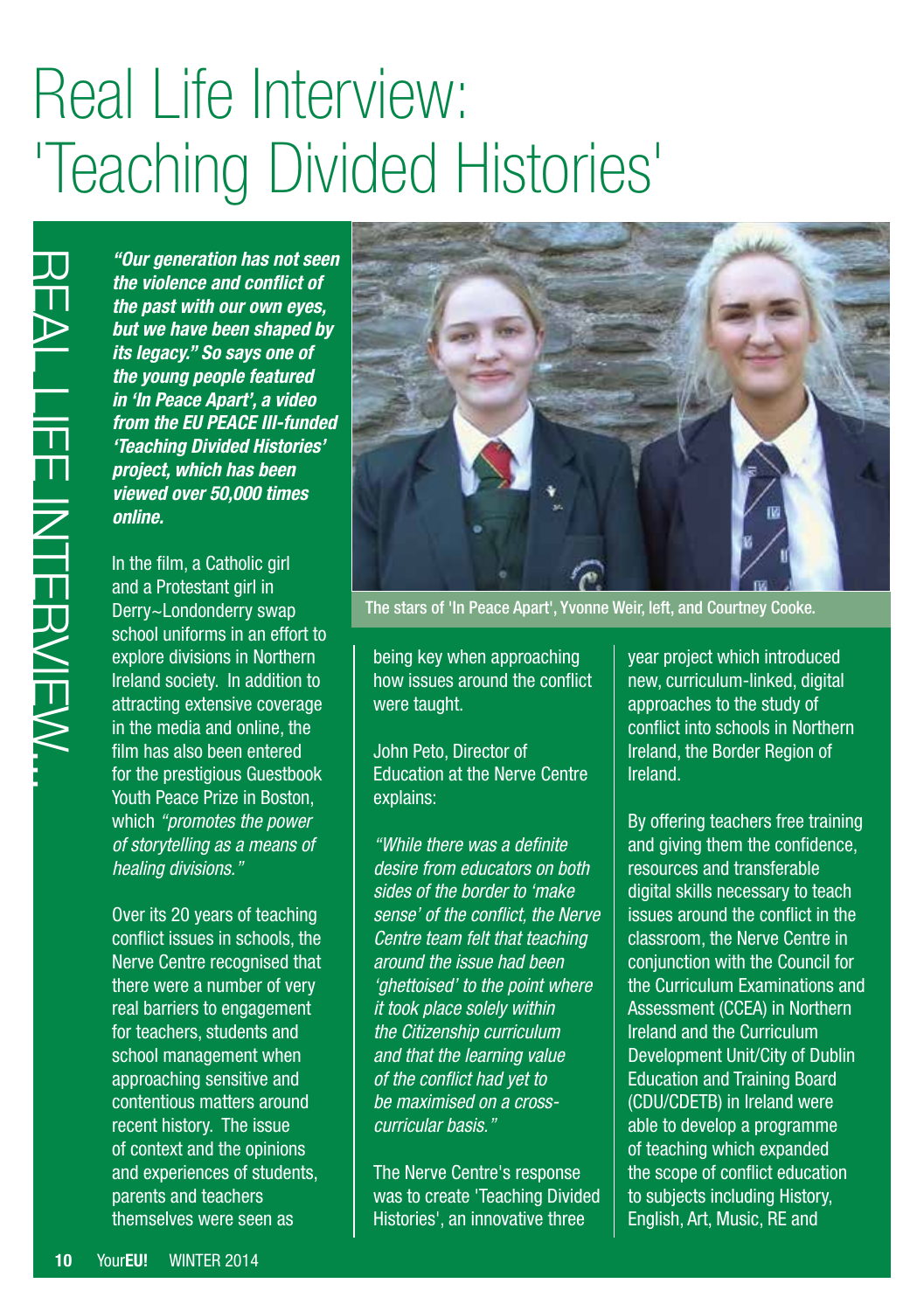



*"Our generation has not seen the violence and conflict of the past with our own eyes, but we have been shaped by its legacy."*



Geography for students at Key Stages 3 and 4.

Harnessing the potential of moving image and digital media, 'Teaching Divided Histories' brought together post-primary teachers from across Northern Ireland and the Border Region of Ireland to develop and pilot innovative education programmes using film, digital imagery, animation, comic books and webcasting to enable young people to explore common experiences of conflict and peace building.

Partnership with the British Council brought a wider perspective to 'Teaching Divided Histories', bringing in project visits to countries such as South Africa, Sierra Leone, India and Lebanon (in addition to a new partnership with the Basque Country). As part of the project, students in these countries have been learning about the conflict in Northern Ireland as an introduction to addressing



issues around conflicts in their own countries.

John Peto elaborates further on the international dimension of the project:

*"Part of the aim of 'Teaching Divided Histories' was to transfer knowledge and expertise between Northern Ireland and other conflict affected societies on how the delivery of education and learning can be developed to promote shared societies. By drawing on the networks of the British Council and establishing partnerships with schools internationally, we have been extremely successful in encouraging the digital sharing of creative responses to conflict education on an international basis."*

Looking to the future, the 'Teaching Divided Histories' team are keen to progress and sustain the international work of the project, while continuing to



offer support and teacher training through the Nerve Centre's Creative Learning Centres.

Commenting on the success and legacy of 'Teaching Divided Histories', Project Manager Emma McDermott, Project Manager said:

*"These digital and creative learning techniques will help us produce young people who are ready to compete on a global level, who are well informed and who are able to look objectively at information, and contentious material, and draw their own conclusions. We firmly believe that these modules can be used as a template for further resources to be designed for other societies who have emerged, or who are emerging, from conflict."*

**For further information on 'Teaching Divided Histories', please visit [http://www.nervecentre.org/](http://www.nervecentre.org/teachingdividedhistories) [teachingdividedhistories](http://www.nervecentre.org/teachingdividedhistories)**

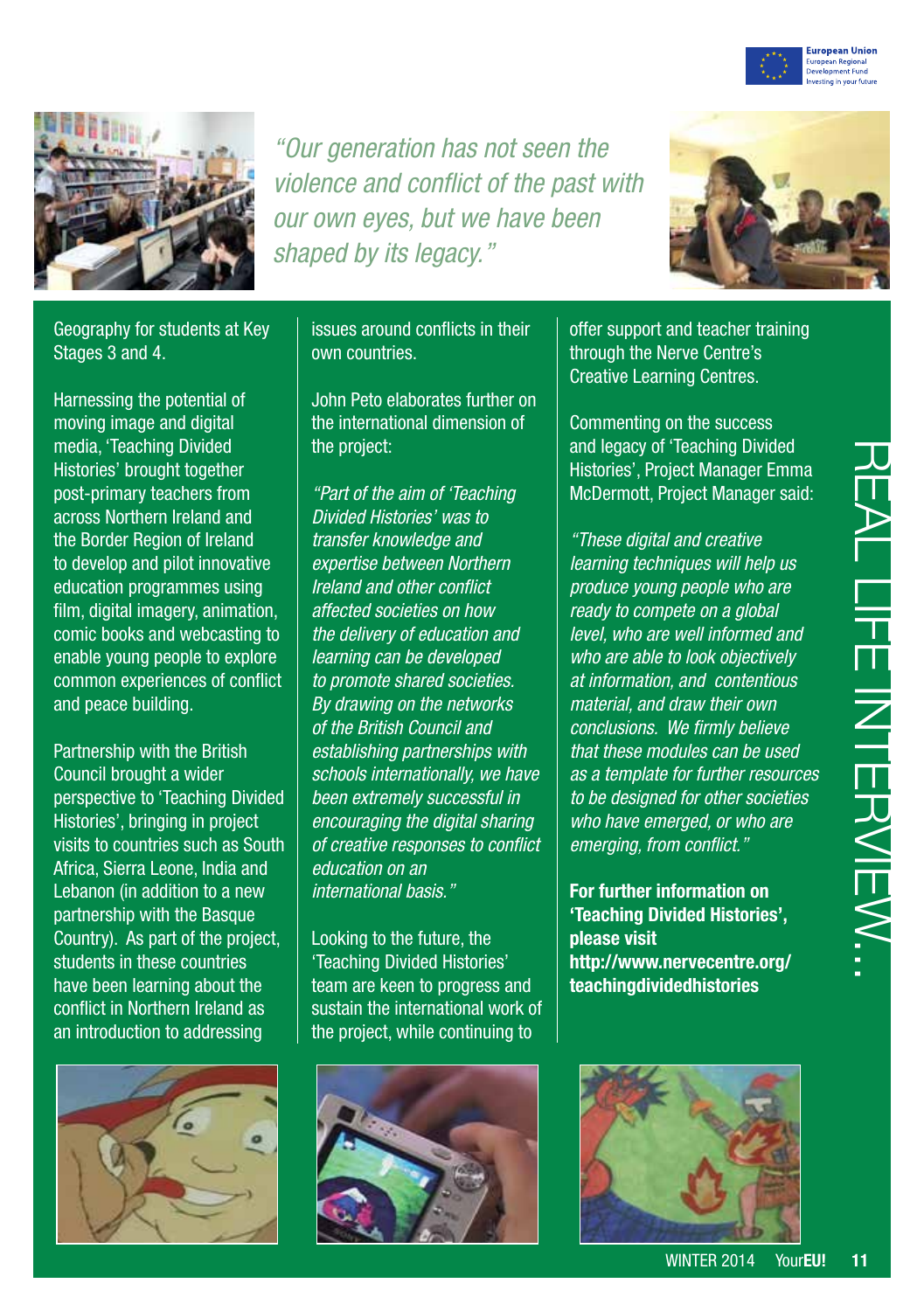### **'Crows on the Wire' App Launched**

A new EU PEACE III funded app which addresses the human story behind the transition from the Royal Ulster Constabulary (RUC) to the Police Service of Northern Ireland (PSNI), was launched recently at the Verbal Arts Centre.

The 'Crows on the Wire' app is both a dynamic, digital graphic novel and an innovative educational resource aimed at Key Stage Three and Four pupils in Northern Ireland. Based on the original script by Jonathan Burgess, the app was developed by the BAFTA award-winning digital creation company Black North and the Verbal Arts Centre team

and follows last year's hugely successful 'Crows on the Wire' theatrical performance, which toured across Northern Ireland.

Dr Mhairi Sutherland, Community Engagement Officer for 'Crows on the Wire', explained that the app is intended to function as an aid to the teaching of sensitive issues in the classroom:

*"We hope the app will be downloaded by both Citizenship and History teachers as well as the general public and that it will function as a platform for challenging and stimulating debates by young people on topics such as cultural identity and sectarianism, conflict, exploring change, commemoration, equality and*  *the role of young people in civic society."*

*"This app aims to bring confidence to the tellers of 'untold' stories, and to stimulate discussion and debate around this story and the stories of others",* she added.

Speaking at the launch of the app, Pat Colgan, Chief Executive of the SEUPB, said:

*"This app is an excellent medium through which people, particularly young people, can engage with and learn more about the 'Crows on the Wire' project. As an educational and storytelling resource it will prove invaluable in highlighting an important chapter in our shared past."*

Pat Colgan, Chief Executive of the SEUPB, tries out the 'Crows on the Wire' app at the project launch.

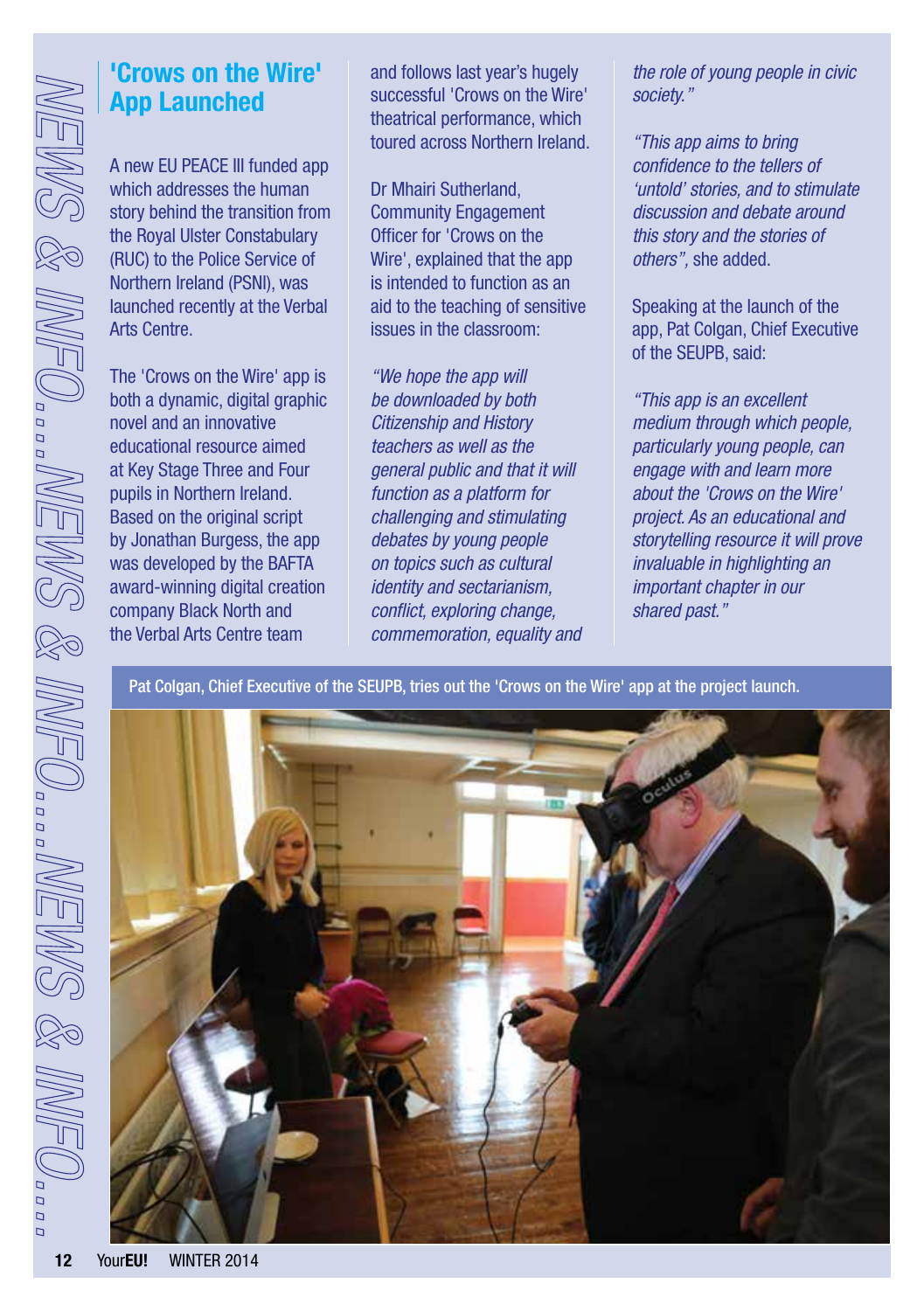

Pictured at the construction site for the 'City Centre Garden of Reflection' are (left to right): Padraig McKaigue, builder; Helen Quigley, Chief Executive Officer, Inner City Trust; Mr John Meehan, Chairman, Inner City Buildings Preservation Trust; The Mayor, Cllr Brenda Stevenson; Mr Pat Colgan, SEUPB; Mr Kevin Kelly, Architect and Mr Paul McNaught, DSD.

Welcoming the new app, Justice Minister David Ford said:

*"This app paints a very personal picture through the eyes of those at the front line of the conflict, and offers an innovative educational resource about a difficult issue."*

The 'Crows on the Wire' app is currently available for free download from the Apple Store and Google Play - just search for 'Crows on the Wire' – or via [www.crowsonthewire.co](http://www.crowsonthewire.co)

For further information on 'Crows on the Wire,' please contact [mhairi.sutherland@theverbal.co](mailto:mhairi.sutherland%40theverbal.co?subject=mhairi.sutherland%40theverbal.co)  for details.

### **Building work commences on 'City Centre Garden of Reflection'**

Building work has commenced on the 'City Centre Garden of Reflection', located in the Pump Street Courtyard in Derry~Londonderry.

The £2.1 million project is funded through the European Union's PEACE III Programme, managed by the SEUPB and is a partnership between Inner City Trust, Derry City Council and DiverseCity Community Partnership.

At the centre of the project is the physical development of the Garden of Reflection, which will contain a series of artistdesigned features including a

crystal healing wall, a water feature and commissioned art works. The garden design also incorporates a central courtyard with hard and soft landscaping, a small amphitheatre, a gallery space and a storytelling booth.

The capital development will be completed by late Spring 2015 and is complemented by a programme of events developed by the DiverseCity Community Partnership as well as the installation of lights at each of the seven gates in the city walls, which was completed by Derry City Council last year.

Helen Quigley, Chief Executive of Inner City Trust says she hopes the Garden of Reflection will transform this part of the city centre into a truly diverse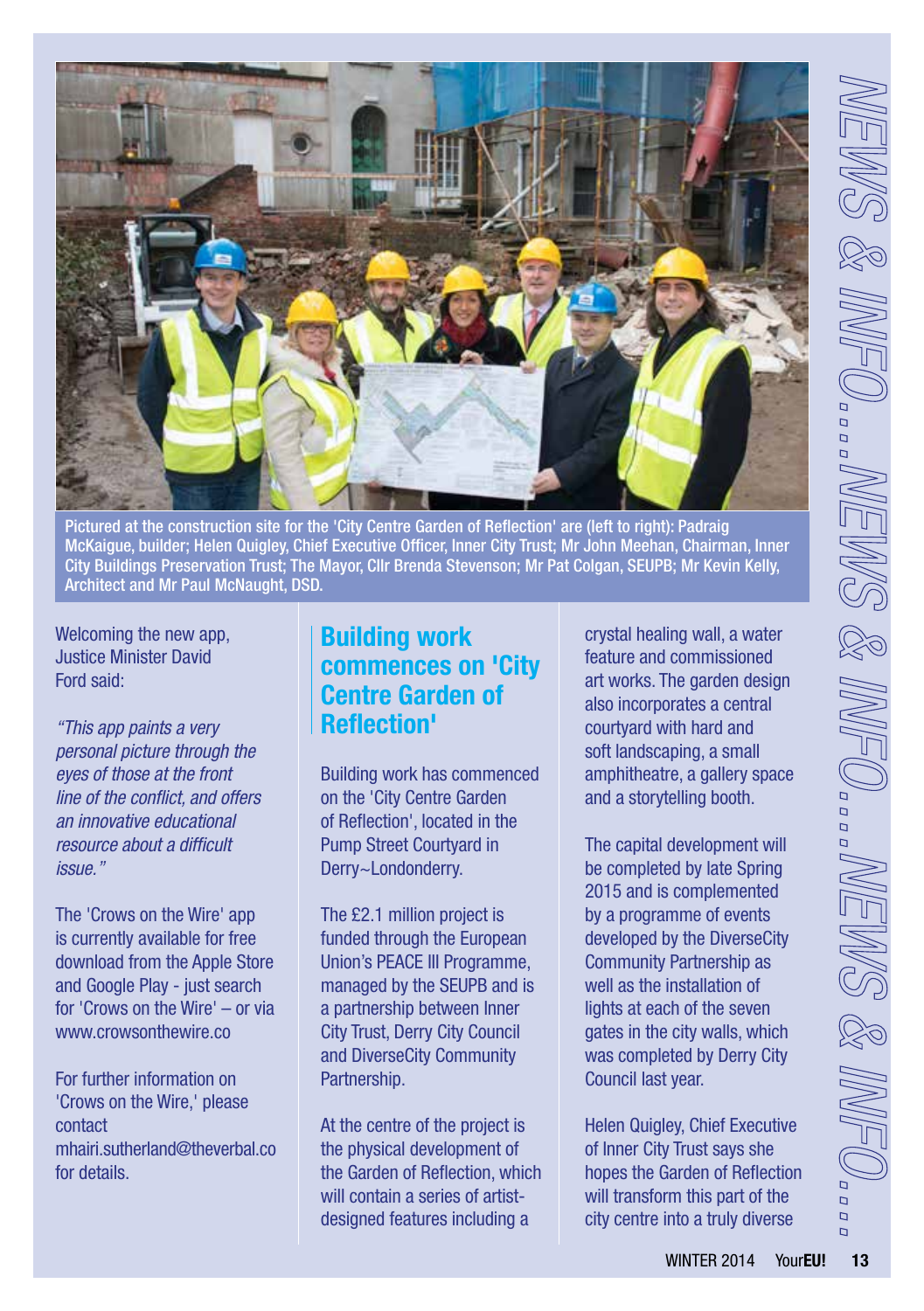space for everyone, visitors and local people alike:

*"The 'City Centre Garden of Reflection' has been developed as a major resource for community relations and cross-border relationship building. People can come and spend time reflecting privately or just enjoy the surroundings, and we hope that this city centre facility will become a popular meeting place and give people a good reason to explore this part of Derry."*

Access to the garden will be available from Pump Street, Bishop Street and London Street. The existing archway on Pump Street will be refurbished, the Bishop Street entrance will see the attractive Georgian doorway sympathetically refurbished and access from London Street will be via a gated entrance.

Highlighting the importance of the project Pat Colgan, Chief Executive of the SEUPB said:

*"Upon completion this project will create a new shared space for the city of Derry, which will help bring people from diverse and different communities together. It will reinforce peace and stability at a local community level, thereby reinforcing the core objective of the European Union's PEACE III Programme."*

For further information please visit [www.gardenofreflection.org](http://www.gardenofreflection.org)

### **Pre-Application Development Workshops (New Programmes 2014-2020)**

From the 26 February to 26 March, the SEUPB will be holding a series of pre-application workshops ahead of the launch of the new PEACE and INTERREG Programmes in late spring 2015. These events have been specifically designed to support potential beneficiaries applying for funding before the Programmes are launched. They will not provide information on specific funding calls under the Programmes but will instead provide generic funding application information relevant to both the PEACE and INTERREG Programmes.

The workshops will be split into two sessions over the course of one day focusing on issues associated with Project Development in the morning and Project Budgeting and Finance in the afternoon. The first workshop is applicable to individuals responsible for developing the project and/ or involved in completing the application form. The second has been designed for those responsible for developing the project budget and/or managing project finance.

The events will take place across the eligible area of the Programmes to include the Border Region of Ireland, Northern Ireland and Western Scotland. The Scottish event will be streamed live via the SEUPB website and a filmed version will also be produced.

As space is limited a maximum of only two people can attend from any one organisation and all places will be confirmed on a first come, first served basis.

It is the SEUPB's intention to co-ordinate another set of sector specific workshops after the Programmes have been successfully adopted. These will provide more specific advice and guidance on the project requirements within different themes of the new Programmes.

Full details on times, dates and locations will be posted on the SEUPB's website and social media channels.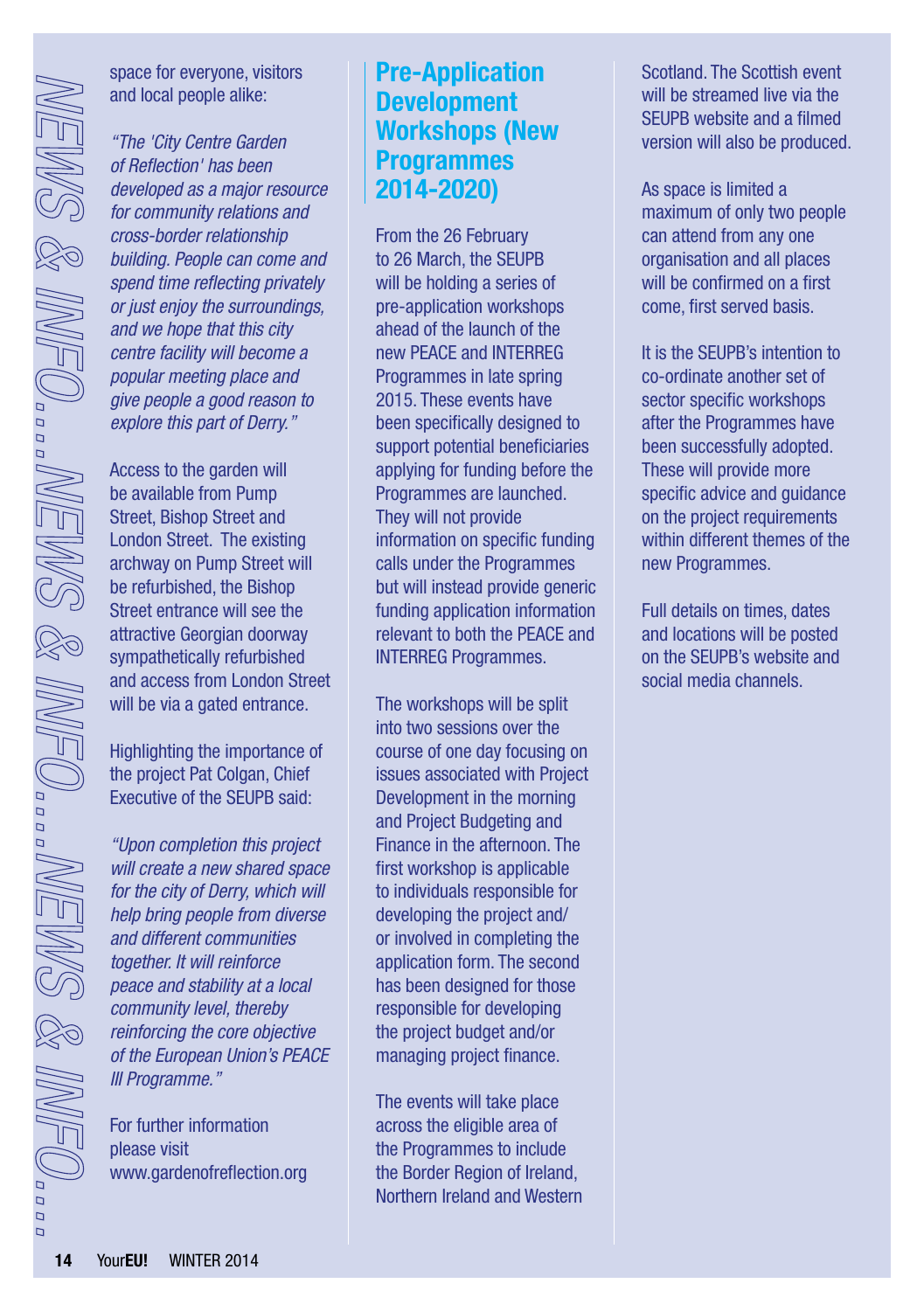

## 'RIVER Project' Revitalises River Towns

*The cross-border 'RIVER project' and 'Fresh Waters' campaign, which is aimed at promoting economic regeneration in a number of towns along the Lower Bann and River Erne, had its official closing event recently.* 

The project has benefitted from £1.29 million of funding from the EU's INTERREG IVA Programme. It has seen the regeneration of Portglenone marina; Kilrea town and Drumaheglis marina on the Lower Bann; and Belturbet marina on the River Erne.

The associated 'Fresh Waters' brand and marketing campaign has enabled the

joint promotion of the two waterways as well as a campaign which has helped to boost tourism through the development of New Visitor Maps, and 'Walking Group Exchanges'. Locals and tourists alike have been encouraged to explore the undiscovered parts of the Lower Bann and River Erne through the 'Explore a New View' campaign.

Speaking about how the investment and project had helped his town, Damien Clarke of the Portglenone Enterprise Group said:

*"The 'RIVER project' funding has transformed Portglenone marina and the recent 'Fresh* 

Pictured at Drumaheglis Marina at an event marking the closure of the 'Fresh Waters marketing campaign'. RIVER project are (left to right): Ciaran Hanna, SEUPB; PJ McAvoy, Chair of North East Partnership; Joe Gillespie, Northern Regional Manager Waterways Ireland; Paul Donnelly, DARD Rural Development Division.



*Waters' marketing campaign. has promoted local businesses and given us a lot of food for thought. We have a lot of tourism development plans for the coming years and the 'Fresh Waters' campaign has provided the marketing foundation we need for these plans."* 

Michelle O'Neill, Minister for the Department for Agriculture and Rural Development congratulated those involved those involved in bringing the project to its fruition, saying:

*"This project is a fine example of north-south co-operation in action and demonstrates that working together can deliver long-lasting and sustainable benefits for the rural economy."*

Congratulating the project on its success, the Chief Executive of the SEUPB Pat Colgan said. *"This cross-border project reflects many of the core aims and objectives of the European Union's INTERREG IVA Programme. In promoting water-based tourism it is helping to maximise a local asset that will significantly increase the number of domestic and overseas tourists into the area, for many years to come."*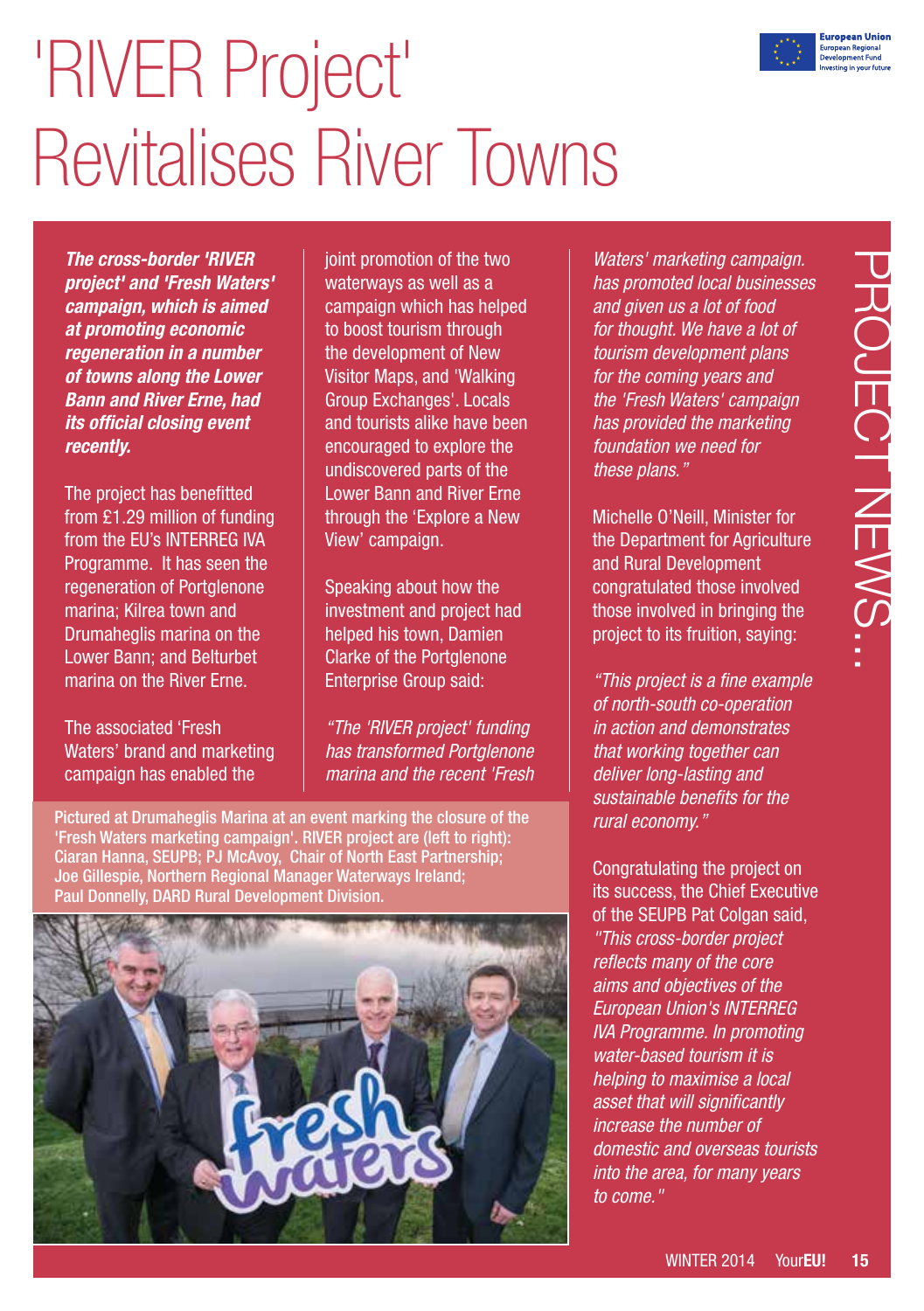### Border region creative industries receive a boost with 'Harnessing Creativity'

*Thanks to tailored mentoring and funding from the 'Harnessing Creativity' project, fourteen Creative Labs concepts will be introduced to the marketplace through the Expanded Territories Exhibitions and events taking place in 2015.*

'Harnessing Creativity' is being delivered by the Local Enterprise Office in Leitrim and received €799,880 in funding through the European Union's INTERREG IVA Programme.

Thanks to tailored<br>
mentoring and function<br>
from the 'Harnessii<br>
Creativity' project,<br>
creativity' project,<br>
will be introduced introduced in<br>
marketplace through<br>
the Expanded Terrins<br>
Exhibitions and every profect in Lin To date a total of 440 participants from counties Leitrim, Tyrone, Fermanagh and the wider region have received assistance from Harnessing Creativity, the largest creative enterprise ever undertaken in the North West. Participants have availed of masterclasses in new and emerging digital technologies, mentoring and business development training.

Project Co-ordinator Anna Marie O'Rourke explains: *"We operate in a region which has traditionally acted like a magnet for creative people. Our focus is on fostering collaboration between the creative sector and mainstream businesses to generate economic activity."*



Pictured is sculptor Kate Oram who has fused digital age technology with bronze age artistic techniques for her 'Harnessing Creativity' project.

The projects which have been earmarked for special product development funding and will be introduced to the marketplace in 2015 through 'Expanded Territories' exhibitions and seminars on both sides of the border will showcase a range of creative and innovative ideas, covering tourism, energy, fashion, arts, culture and events.

Selected projects include 'Big Day Out in Leitrim', which sees three environmentally aware tourism businesses help participants to forget their worries in beautiful surroundings, with a series of activities ranging from foraging to exploring the countryside on electric bikes.

Boyle-based sculptor Kate

Oram has fused digital age technology with bronze age artistic techniques for her project, which is pioneering the use of 3D printing as a tool for those learning the ancient art of sandcasting through online tutorials. Inspired by the discovery that a local hydroelectric station powered street lights in Manorhamilton 100 years ago, sculptor Seamus Dunbar aims to promote energy awareness by giving local individuals, companies and communities ownership of, and responsibility for, their own energy generation through his 'Local-E' project.

For further information on 'Harnessing Creativity', which runs until June 2015, please visit [www.harnessingcreativity.eu](http://www.harnessingcreativity.eu)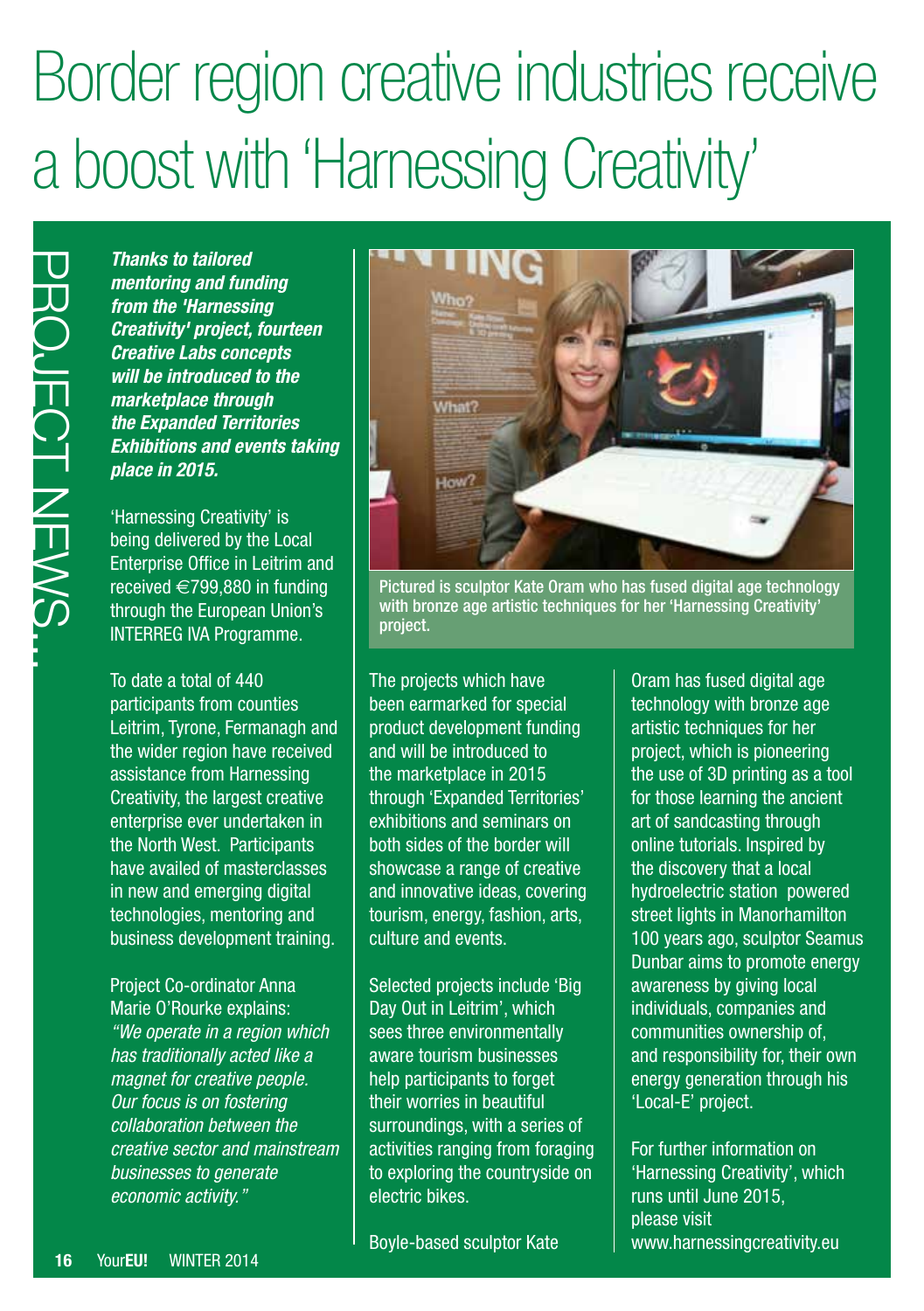

# 'Inch and Foyle Wildfowl Project' Official Launch

*The official launch of the 'Inch and Foyle Wildfowl Project' took place recently at the Pump House car park at Inch Wildfowl Reserve.* 

This project is part funded by the European Union's INTERREG IVA Programme managed by the SEUPB and has delivered two world-class visitor and outdoor recreation attractions at Inch Levels in Donegal and at Lough Foyle, north of Derry near Limavady.

Work completed to date at Inch includes an 8km looped pathway around Inch Lake, a new 16 space car park, timber boardwalk, interpretative signage and some seating and benches. At the Foyle project location bird watching screens have been installed along with interpretative signs. To complete the project, a foot bridge will be built over the Burnfoot River at Ballymacran, Limavady early in 2015. The project has also delivered a comprehensive crossborder education programme involving local schools.

Evaluation Consultant Alan Lauder presented the findings from the project evaluation to date at the workshop which followed the launch. With visitor numbers reaching

over 60,000 visits per year to the Inch site it was agreed that an action plan should be developed to look at all aspects of the preservation of the sites including maintenance issues, the next steps and possible funding streams.

For further information please visit [www.inchandfoyle.com](http://www.inchandfoyle.com) or contact Francis Conaghan, Project Officer at [fconaghan@donegalcoco.ie](mailto:fconaghan%40donegalcoco.ie?subject=fconaghan%40donegalcoco.ie)

Pictured speaking at the official launch of the 'Inch and Foyle Wildfowl Project' is Chairman of NW Region Cross Border Group,

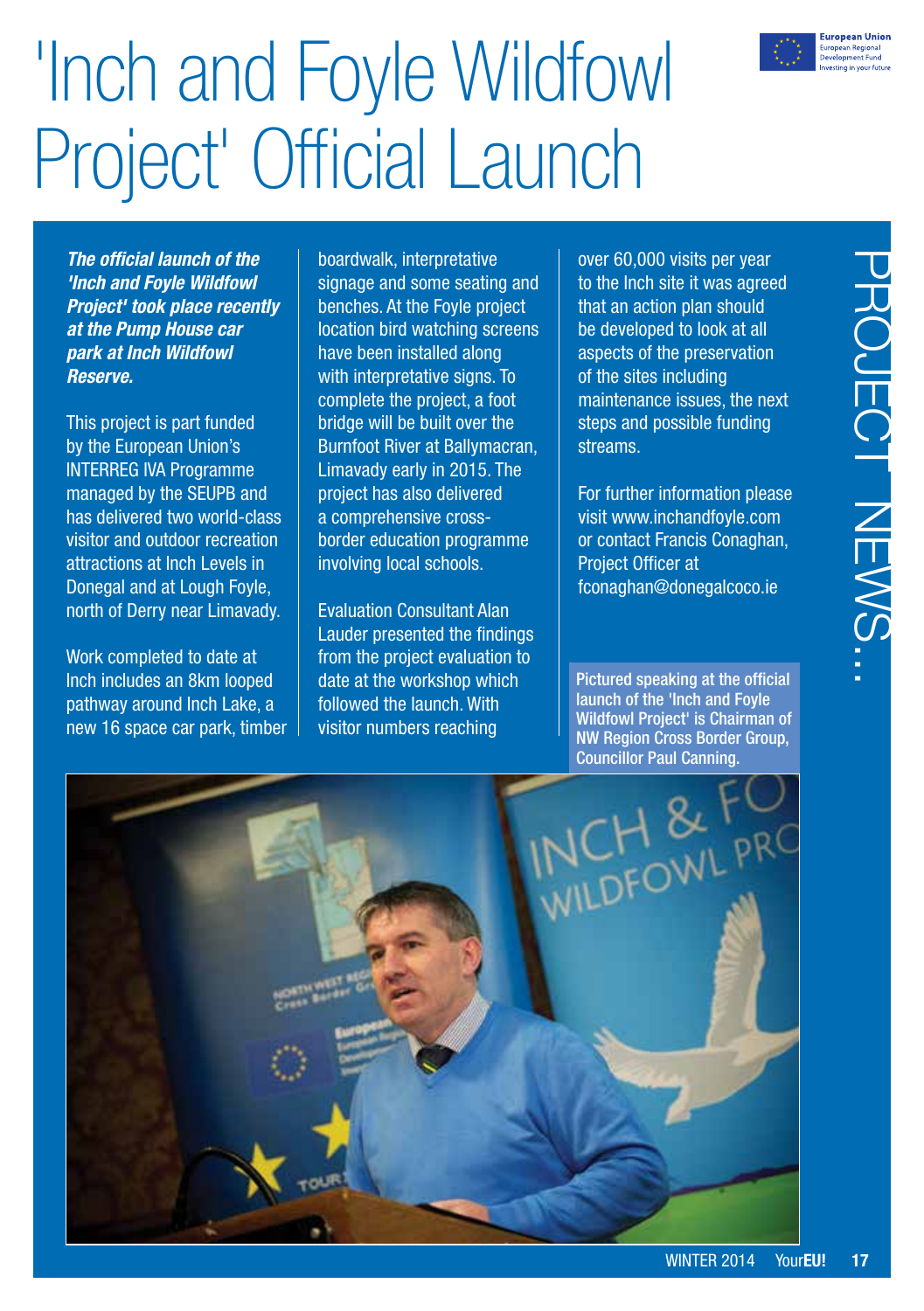## 'Medi@tic' boosts digital media sector

*The digital media sector in the North West has been given a boost by the work of 'Medi@tic', an INTERREG IVC funded three year project which aimed to enhance business creation in the audiovisual sector and to support media companies in adapting to new technologies, new business opportunities and formats.* 

The digital media set the North West has given a boost by the of Medi@tic', an IN<br>of Medi@tic', an IN<br>which aimed the eye.<br>Wischmend the end<br>business creation in<br>audiovisual sector a<br>support media comparador in audiovisual Derry City Council together with Ernact EEIG in Donegal and Cork Institute of Technology joined partners in Spain, Latvia, Italy, Poland, Malta and Norway in order to share information and experience between partner regions and cities which have a strong focus and specialisation in the multimedia, ICT and digital sectors. Each partner location learned from the other in order to use that experience to shape their future projects and strategy for their sectors.

Commenting on the success of the project, Aeidin McCarter, **Project Manager for** 'Medi@tic' said:

*"The overall project has been an excellent learning experience for Derry City Council. The insight gained by sharing best practice with the partners has been invaluable in shaping* 

### *the future direction of project partners in the sector."*

*"In particular the work that San Sebastian in Spain is doing to stimulate the sector and the intervention measures they have taken will help us shape our own thinking for the future. We are already talking to San Sebastian and other project partners about working together on future collaborations. The feedback from other partners in terms of what they learned from our experience has been excellent and this has served as a useful endorsement of our own achievements,"* she continued.

One highlight of the project was a visit to the Alvernia Studios, one of the most modern film studios in Europe, which produces international features

for theatrical release, video games, music projects and commercials.

mediatic

Other seminars and best practice visits were held in Genoa, Malta, Seville, Krakow and Vidzeme. Cork CIT led on the communications element of the project and developed an online observatory to collect the work produced as part of the project and other information relevant to the sector - this can be accessed via [www.mediaticobservatory.eu](http://www.mediaticobservatory.eu)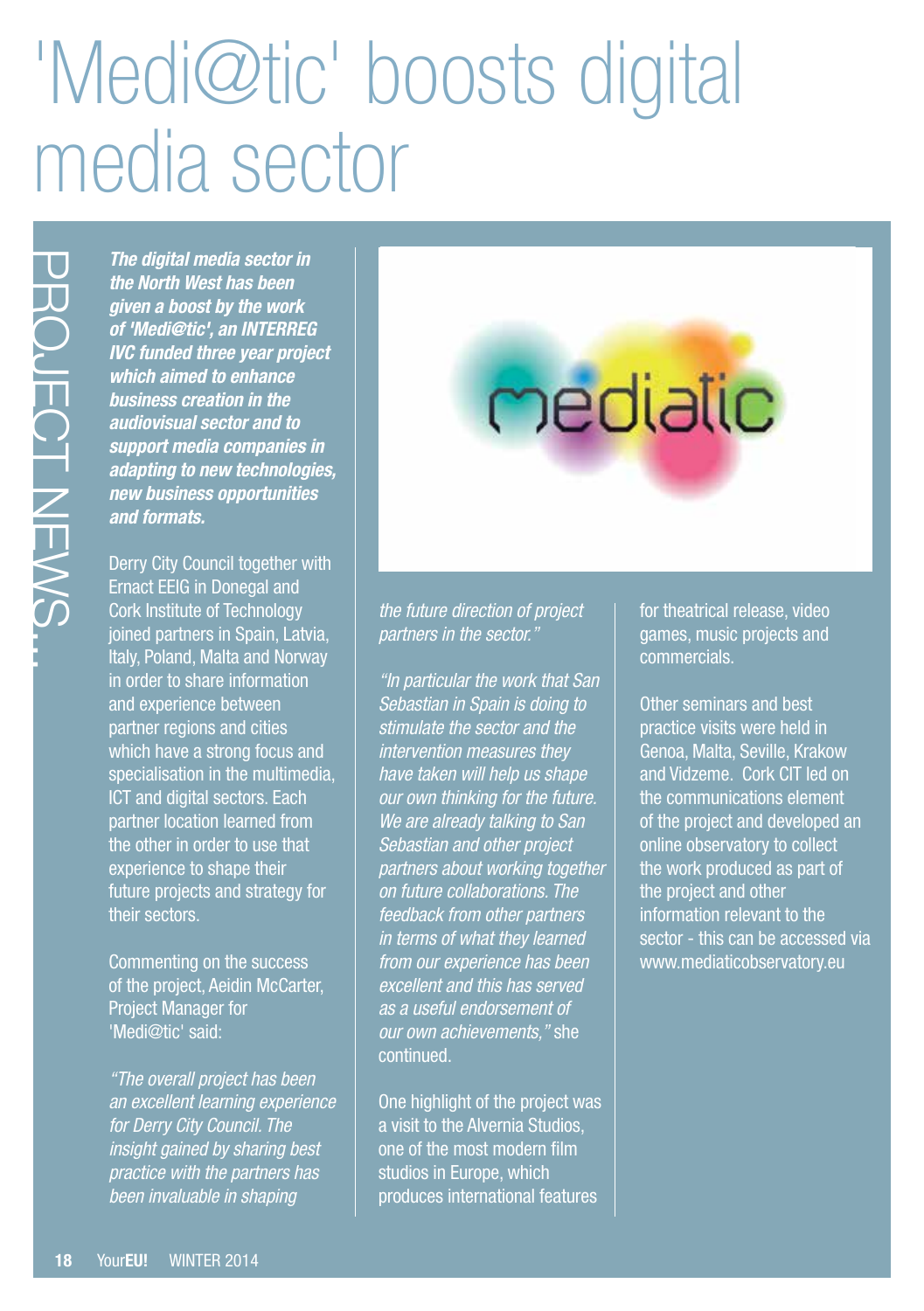# Interregional and Transnational Programmes

**Northern Periphery and Arctic Programme Approved**

The European Commission formally approved the Cooperation Programme for the Northern Periphery and Arctic Programme 2014- 2020 in December 2014. The programme is among the first INTERREG programmes to be approved by the Commission.

The NPA Programme will allocate approximately €56m to projects through bi-annual calls for applications with the aim of expanding the regions' horizons, building on concrete outcomes and enabling the programme area to be a first class region to live, study, work, visit and invest.

The Second Call under the programme opened on 5th January and will close on 10th April 2015. In addition to the second call for main project applications, a Call for Preparatory Project Applications has opened on a rolling basis. For further information and to download the application form and associated documentation please visit [http://www.](http://www.northernperiphery.eu/en/news/show/&tid=316) [northernperiphery.eu/en/news/](http://www.northernperiphery.eu/en/news/show/&tid=316) [show/&tid=316](http://www.northernperiphery.eu/en/news/show/&tid=316)

#### **North West Europe Programme**

The North West Europe Cooperation Programme has been submitted to the EU



Commission for approval. The programme will focus on three priority areas: Innovation, Low Carbon and Resource/Materials Efficiency. There will be a total budget of €396m European Regional Development Fund available under the new programme with an intervention rate of 60%. The first Call for Applications is expected to open in April 2015. The programme is in the process of organising Project Development Workshops which will be held in March 2015. For further information and updates, please visit https:// [www.nweurope.eu/](http://www.nweurope.eu/)

### **INTERREG EUROPE**

The INTERREG EUROPE (VC) Programme was launched in Bologna, Italy in December 2014. The event was attended by 800 people representing a range of organisations across

Europe. The programme budget for 2014-2020 will be €359m and it will focus research and innovation, competitiveness of SMEs, low-carbon economy, the environment and resource efficiency.

As part of the preparation ahead of the First Call for Applications, which is expected to open in Spring 2015, project partner and project idea databases have been developed. You can introduce your organisation and/or project idea to others in Europe by creating an account with information about yourself and your interests. To register, please visit<http://bit.ly/1AibrSx>

**European Unior** uropean Regional<br>Jevelopment Fund